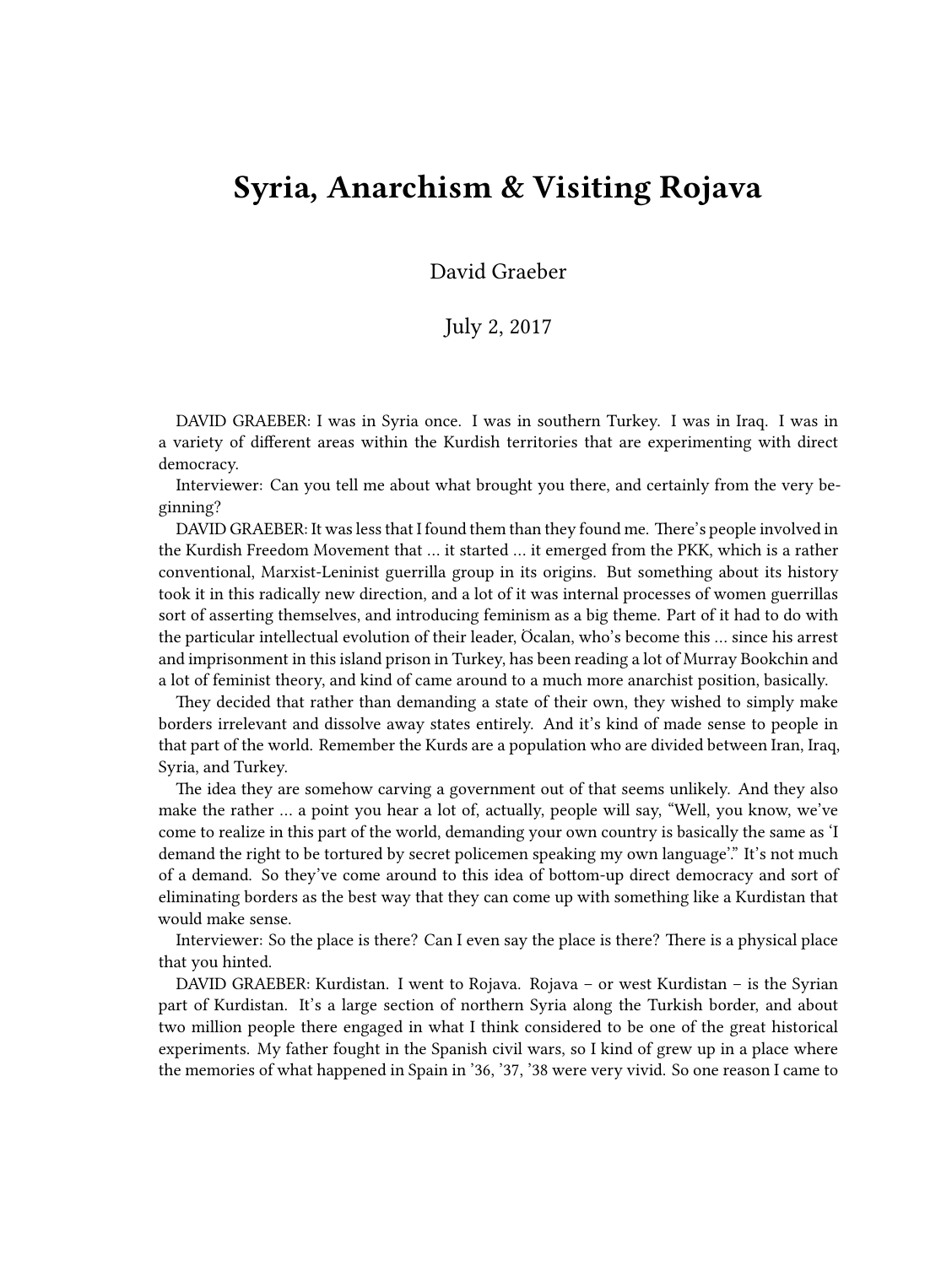be an anarchist is because, I always say, most people don't think anarchism is a bad idea. They think it's insane. No police, people just start killing each other. Nobody actually organized things without leaders.

And in fact, my father was in Barcelona when it was run by an anarchist principle. They just got rid of white collar workers, and sure enough they discovered these were basically bullshit jobs, that they didn't make any difference if they weren't there.

So having grown up like that, I understand that it's possible, but there hasn't been an experiment on that scale like what happened in Spain and the Republican-controlled area, especially anarchist Kurd-held areas, since because everybody's so terrified of the people running things.

They don't mind if people say, "I hate you, I want to overthrow you" nearly so much as they say "You guys are ridiculous and unnecessary." That's what they really fear. So the enemies they like are the ones who try to replace the Marxists, basically. When those Marxists come, the police will still be there. There are probably going to be more of them, right? Anarchists come, the whole structure will be changed. People will be told that it's completely unnecessary.

So that kind of experiment they're really afraid of. They tend to stamp it out as quickly as possible. So this is the first time, I think, since Spain that you've had large area of territory under the control of people who are trying to do that; trying to create bottom-up direct democracy without a state.

Interviewer: Where else has that been tried?

DAVID GRAEBER: I mean, it's tried everywhere in the world for much of human history and worked fine. But under the modern industrial conditions, there have been various attempts. With most revolutionary history, you talk about the Paris commune, you talk about Kronstadt; you talk about Makhno in Ukraine. There have been attempts to do so. But usually everybody, on all sides including the left-wingers, turn on them and try to suppress it.

Interviewer: So what are the basic minimum things that have to organize or that [crosstalk 00:04:33]?

DAVID GRAEBER: They run the cities. It's a country of a real economy; it's a poor one and they're under embargo. But there are people driving cars, there is traffic rules, there's workshops and factories producing things, there's farms. It does all the things you have in a normal society. Roads have to be maintained.

But essentially, what they have done is created … it's very interesting. I've said, I've described it as a dual power situation, but this is the first time in human history, I think, where you have a dual power situation where the same guy set up both sides. So they have a thing that looks like a government; it's got a parliament, it's got ministers. They pass legislation.

But they also have the bottom-up structure. The bottom-up structure is what they "democratic confederalism." Every neighborhood has an assembly, and every assembly has working groups. They're people that handle issues and medical issues and security issues. And each one of those groups, each assembly and each working group, also has a women's group. They have to have 40 percent women or they don't have a quorum, but they also have an all-women's group that can veto anything they say. So it has to be … everything is gender balanced. All officials, there's two: one male, one female of everything. Also, the army is like that. That's why they have all those famous images of women with weapons, but that's political, too.

People said very explicitly, they said, "Well look, we're anti-capitalist. We've always been anti-capitalist. But …" I think they said, "but lesson of history we feel is that you can't get rid of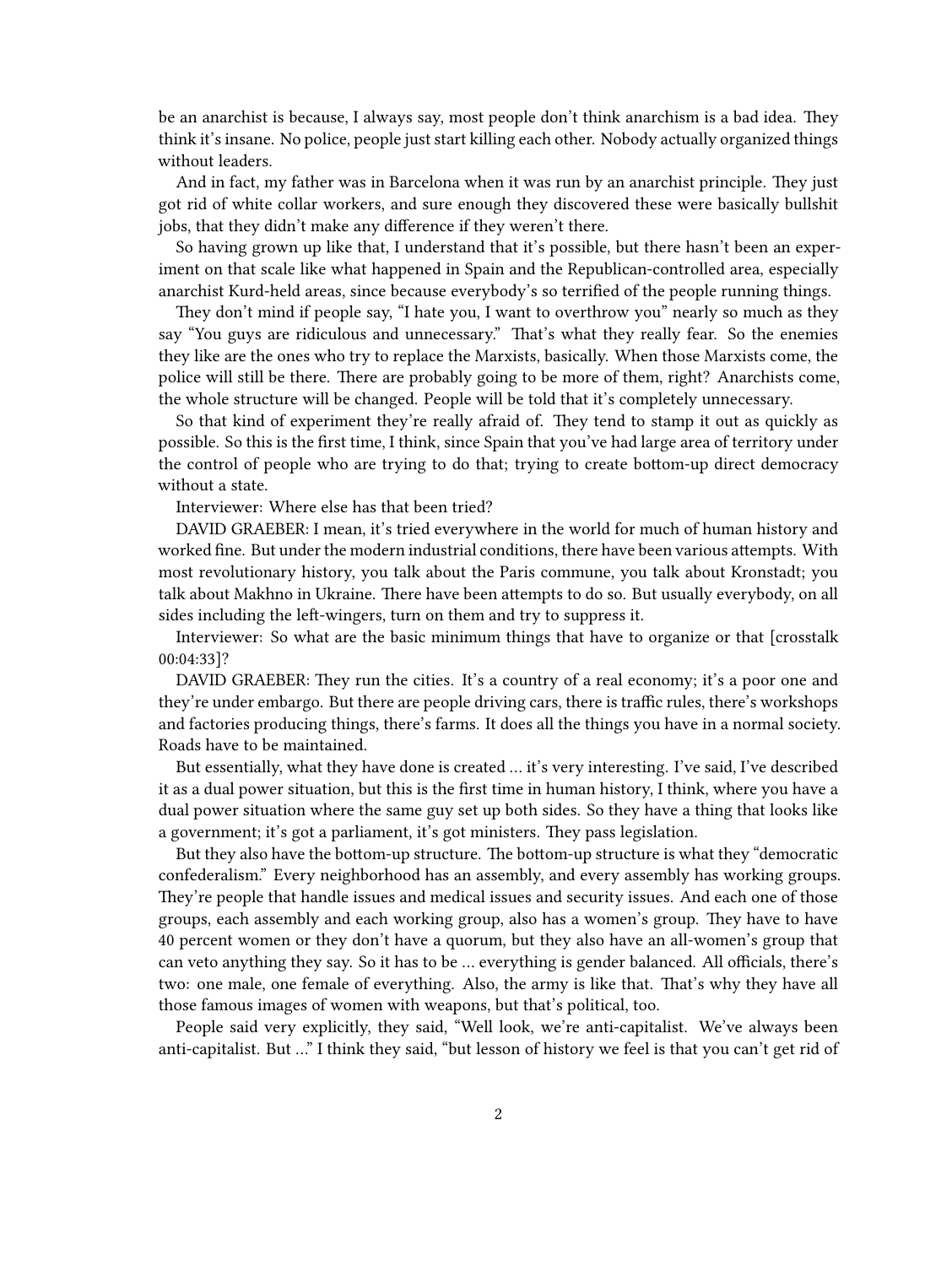capitalism without getting rid of the state. And you can't get rid of the state without getting rid of patriarchy."

Well, how do you get rid of patriarchy? Well, making sure all women have access to automatic weapons is one place to start. You really can't push people around if they're armed. And they have their women's police forces, too, that like … So they have direct democracy and that goes from these neighborhood councils, and those councils confederate into regional ones and then municipal ones, and they all send delegates, not representatives, to make decisions together in a big, elaborate system.

But the key is you have this top-down system, you have a bottom-up structure. Well, what they say is this isn't a state because anybody with a gun is answerable to the bottom-up structures and not the top-down. So the people on the top can't actually force anybody to do something they don't want to do. There's one exception, and that's women's rights.

So they'll have laws like abolishing child marriage or something like that, and they say some of these villages would probably reinstate it if we let them. But that's off limits. And they do have an enforcement mechanism, but that's an all-women police force that enforces this rule specifically relevant to women.

Interviewer: How long have they been going with these?

DAVID GRAEBER: Three or four years now.

Interviewer: And what was the inspiration? Was this the gentleman that you said in the prison named-

DAVID GRAEBER: Öcalan. Abdullah Öcalan. His picture is everywhere. It's interesting because generally speaking, they very much shun the cult of personality. In fact, they never have images of anybody who's alive except for him. They have pictures of people who are dead, so there's pictures of martyrs everywhere from the wars. But they'll never show an image of someone who's still around because that would be anti-democratic making someone out to be a charismatic leader. He is the exception, but that's because he's in prison for the rest of his life, so he's the leader and everybody accepts him as such. But the thing is, Turkey was going to execute him but they had still wanted to get into the EU at that point so they knew they couldn't do it.

And according to law, he could put any testimony relevant to his crime, he had the right to write it all down. So he decided that in order to explain and contextualize the crimes he's accused of, he would have to write 12 different books, including a three volume history of the Middle East.

And so this work has been coming out continually and is used as a sort of grounding for debate within the Kurdish movement. And he made all these declarations, "We need to get away from purely class struggle model and understand that the oppression of women is the most primordial and immediate thing we have to deal with. We have to understand that ecology is equally important to exploitation." So they've become this sort of ecological feminist army based on principles of direct democracy.

Interviewer: Are his works available in English?

DAVID GRAEBER: Oh yeah. Not all of them, obviously, but there's volumes coming out continually. And you know, from an anarchist point of view, to some degree it is a little creepy. You go there and there are all these pictures of the great leader; I came to refer to him as Uncle Eoj, like Uncle Joe backwards. He's the opposite because he's like the authoritarian leader telling everybody to read anarchism and stop being authoritarian. And it puts the old fashioned authoritarians in a terrible bind because they have to do everything the leader says. The leader's saying think for yourself.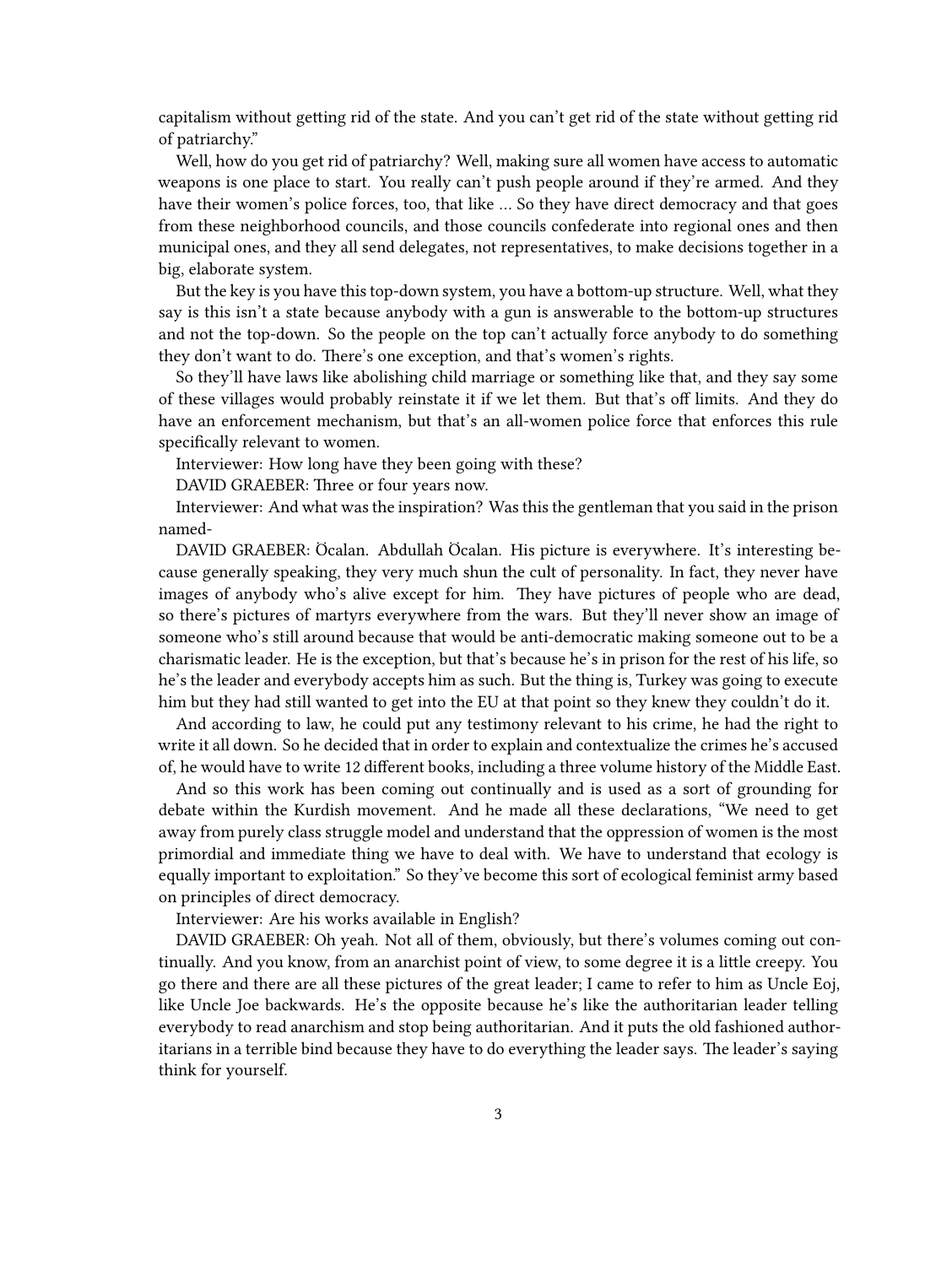Obviously, the young people are very enthusiastic. They're not anarchists, but they embrace a lot of anarchist ideas; they've been reading anarchism. They're anti-state, so what they call themselves doesn't really matter from an anarchist position as long as you're anti-state and anticapitalism.

Interviewer: How do they protect the territory?

DAVID GRAEBER: They believe in the notion of defense. Well the thing is, they're the best fighters in Syria.

Interviewer: What's the difference between state and what they're doing? Because they've got their territory, so surely …

DAVID GRAEBER: It's to protect society. They say that like ... the argument they have is ...

Interviewer: Isn't that a semantic difference, though?

DAVID GRAEBER: Well, they think not because what they would say is that as state is a monopoly of legitimate use of force, of course, in the territory. They don't have such a monopoly. It's a democratic bottom-up organization. There is no institution that can do that.

So then they say, "Well, any institution has to defend itself, anything in nature has to defend itself." Defense is a … but it's waging aggressive war, attacking … So their army is called the People's Defense Units. And it's also democratic; they elect their leaders. Every night they discuss the decisions and critique them and can remove them, and so it's all very much a experiment in democracy.

And you'd think this was like, "Great. As soon as they need a real army, let's see what happens." Well they always win. They've been completely defeating ISIS systematically on the ground, and at the moment, they're marching on the ISIS capital.

Interviewer: So this is "We've all got each other's back?" That's their vibe, yeah? That's their idea. And so you said they're marching on …

DAVID GRAEBER: Raqqa. America is in the ironic position of having to back a bunch of anarchists. These are the only people who are good military fighters in the region who are actually trying to take out the fascists.

Interviewer: I thought it was quite strange, on my way here I thought I might be asking David about project management, given your work on bureaucracy and bullshit jobs. But in a way, these people are kind of exemplifying good project management, are they not?

DAVID GRAEBER: Oh, yeah. People misunderstand; they think that people who are against … that anarchists are against all forms of anything that even looks like a bureaucracy; any form of administration, any form of management; any form of organization, even. This is … I'm sure there are some individuals like that. But as Malatesta used to point out, "If you say that anarchists are crazy people who are just against everything, all people who are crazy people who are just against everything will start to call themselves anarchists." That doesn't actually mean much about what the other ones who are always calling themselves anarchists will say.

Anarchism isn't against organization; it means people don't have to be compelled to organize themselves. In fact, they believe in organization more than anybody else.

Interviewer: Okay, because actually the thing that I was wondering was, what are your tidbits of … your tips on project management?

DAVID GRAEBER: Well, I think that accountability is key. If you have a system where anybody can say what they want, you'll have to come up and nobody can be compelled to do something; that's obviously stupid. You're going to have to make it a common sensical.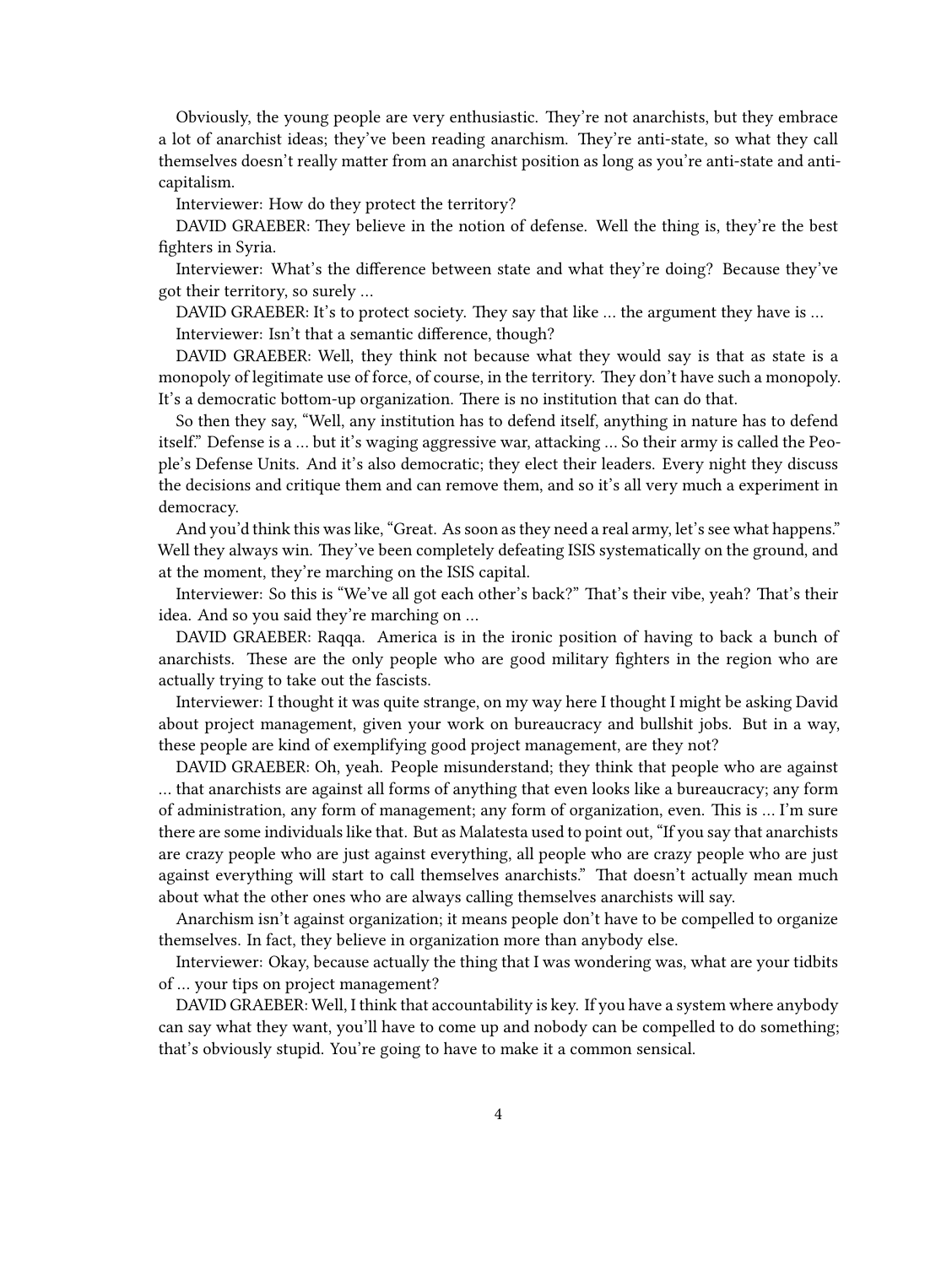For example, consensus process. Everybody talks about it as if it's a complex set of rules, like Robert's Rules of Order, and they've had to press it. But they're doing it wrong. The idea is that nobody should be forced to do something that they violently object to. If you don't have the means to do so, whatever you do will be a consensus because you're going to have to listen to what everybody thinks, and you're going to have to come around to a position that nobody finds violently objectionable, which is basically all consensus is.

Interviewer: But what happens when people say, "We don't have enough time to listen to everyone?"

DAVID GRAEBER: Well then, that depends on the situation. If something has to be done, then it's okay to say all right, for the next three hours she's in charge. There's nothing wrong with that if everybody agrees to it. Or you improvise.

But consensus is the default mode, and all I believe in is taking that basic principal that if you can't force people to do things that they don't want to do or they think is absolutely wrong or idiotic, then you're going to have to develop a structure of hearing people out. That's the only thing I wouldn't compromise on. Everything else is like what's the most effective way to do that?

For example, in Kurdistan they actually came up with a very interesting and creative solution to this. They say that they make a distinction between technical matters, and moral or political matters. And they say with the technical things you can do a majority vote. "Are we going to meet at four or are we going to meet at five?" Then show of hands. If it's like, "Should we be violent or non-violent?" Well, then you have to have consensus.

And then of course, obviously the question is who gets to decide what's a moral question and what's the technical one? So somebody might say, "Well, the question of four or five bears on disabled people, and that's a moral question." So that becomes a little bit of a political football. There's always things to debate and points of tension.

But nonetheless, you can be efficient when you have to, but you're efficient with the things that efficiency is more important than what is at stake.

Interviewer: I once asked you about bureaucracy in activist circles, had you ever seen it. And you told me that you could possibly talk about that forever. But if you could just tell me about that.

DAVID GRAEBER: That's exactly what I'm talking about. Now, people who don't understand that these are a set of principles around which one can improvise and find the thing which is best for a particular group of people and a particular thing they're trying to do, will tend to act like everything is a set of rules that you have to obey. And it's so frustrating to me.

I often had people within Occupy who were convinced that I was the guy demanding that there's a rule book of consensus, because I abhor consensus. I mean, I'm not for absolute consensus, modified consensus. There always has to be something … there's always one or two people who are crazy or unreasonable or something. So, everything within reason, including reasonableness.

But nonetheless, there'll be some people thinking I'm the rule book guy, and other people saying I'm the crazy anarchist rip all the rules guy, which maybe that shows I'm hitting the right point in the middle. But yes, there is a tendency for creeping bureaucratization to set in and there's various reasons for that. I've actually … one of the things I was interested in looking at in the book is why that happens.

Language is a great example of this. On the one hand, languages are always changing. There's no language on earth that's the same as it was 100 years ago. Why is that? Well, people like to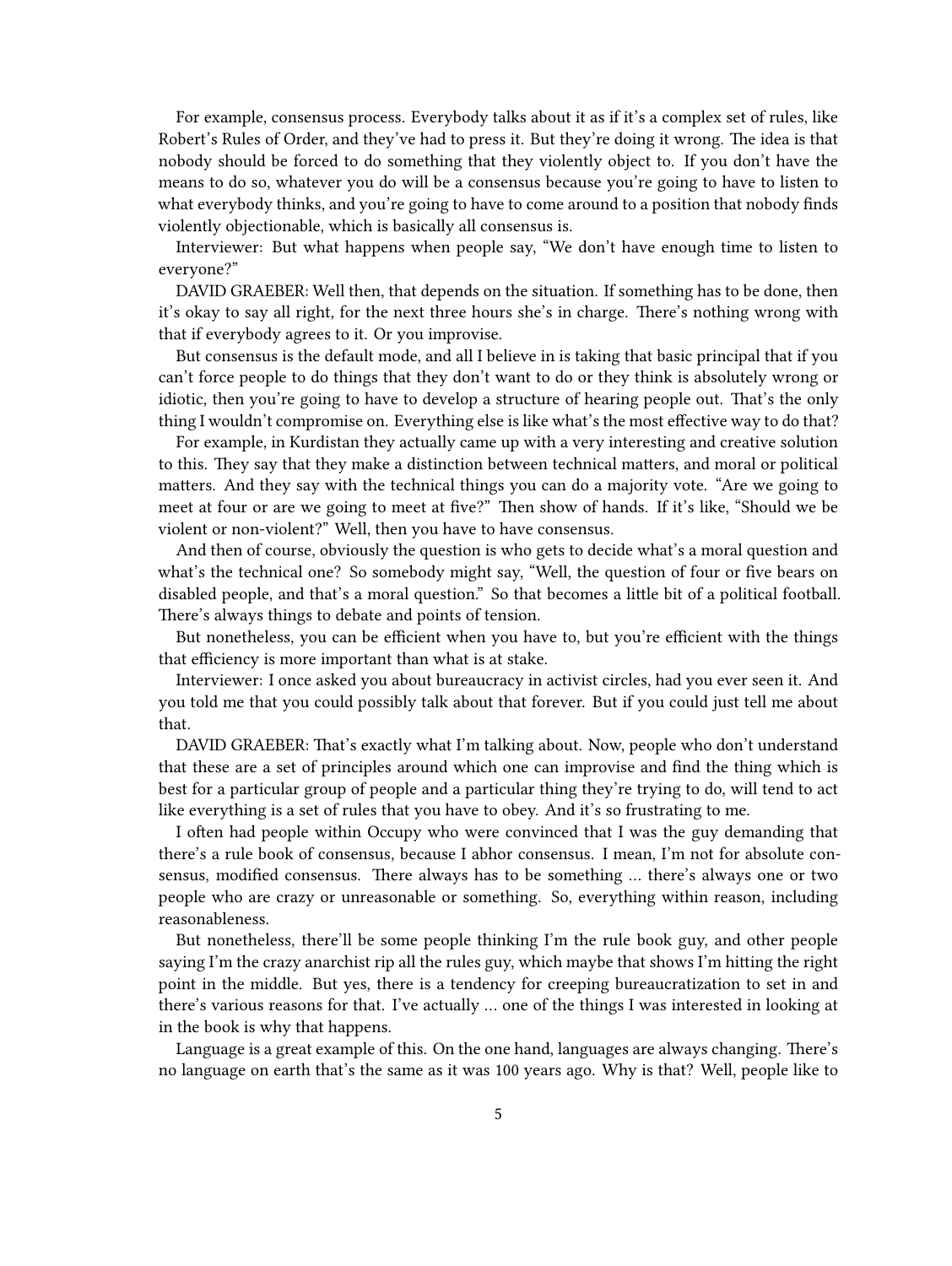play around. Everybody who is … doing it a little different, they're having fun with it a little. And gradually, things … doesn't matter if you're in Sweden or New Guinea or Ecuador or anyplace else. People want to have fun. They'll play around with the language.

But on the other hand, if you tell people they're doing it wrong, they'll believe you. So if you take a rule book for how language was in 1910 and say, "Look, look. You have corrupted the language." They'll say, "Oh my God, you're right. Teach us how to speak right." They'll all use slang and slack off and come up with funny new ways of talking, and then they'll believe you if you say that they shouldn't be doing that. And in a way, this is the fundamental dilemma that makes bureaucracy possible.

Interviewer: So you mean, for example language is something which happens to have rules, and if somebody comes in and says [inaudible 00:16:56]?

DAVID GRAEBER: But the rules are changing all the time.

Interviewer: Right. Do you think that we just like being dominated?

DAVID GRAEBER: I don't know if that's it. I mean, some people obviously do. Sometimes it's laziness; they just don't want to have the responsibility of having to decide things all the time. One of the reasons we like being dominated is because that way we can blame somebody else when something goes wrong. There's a certain heavy weight of responsibility when I constantly have to be part of … the person making the decision.

I mean, the aspects of power that are pleasurable are balanced by the aspects of power which are scary, and to some people, definitely they think it's worth the risk and enjoy the pleasurable parts a lot more than they're scared by the scary parts, and other people are the other way. And that's one thing that allows power to emerge.

I mean, I feel very strongly, by the way, that compulsory participation in direct democracy is just as wrong as not allowing people to participate. In any example of successful, long-term democracy I know, some people don't show up. It's usually actually a quorum of maybe about a third of the people in a kibbutz or something like that. They're the process junkies. They're the political guys.

But they're acting in the knowledge that if the do something people don't like, those people will show up at the next meeting no matter how lazy they've been up until now. So in a way, they have to keep … bear everybody's interests in mind because they don't have a right to represent them.